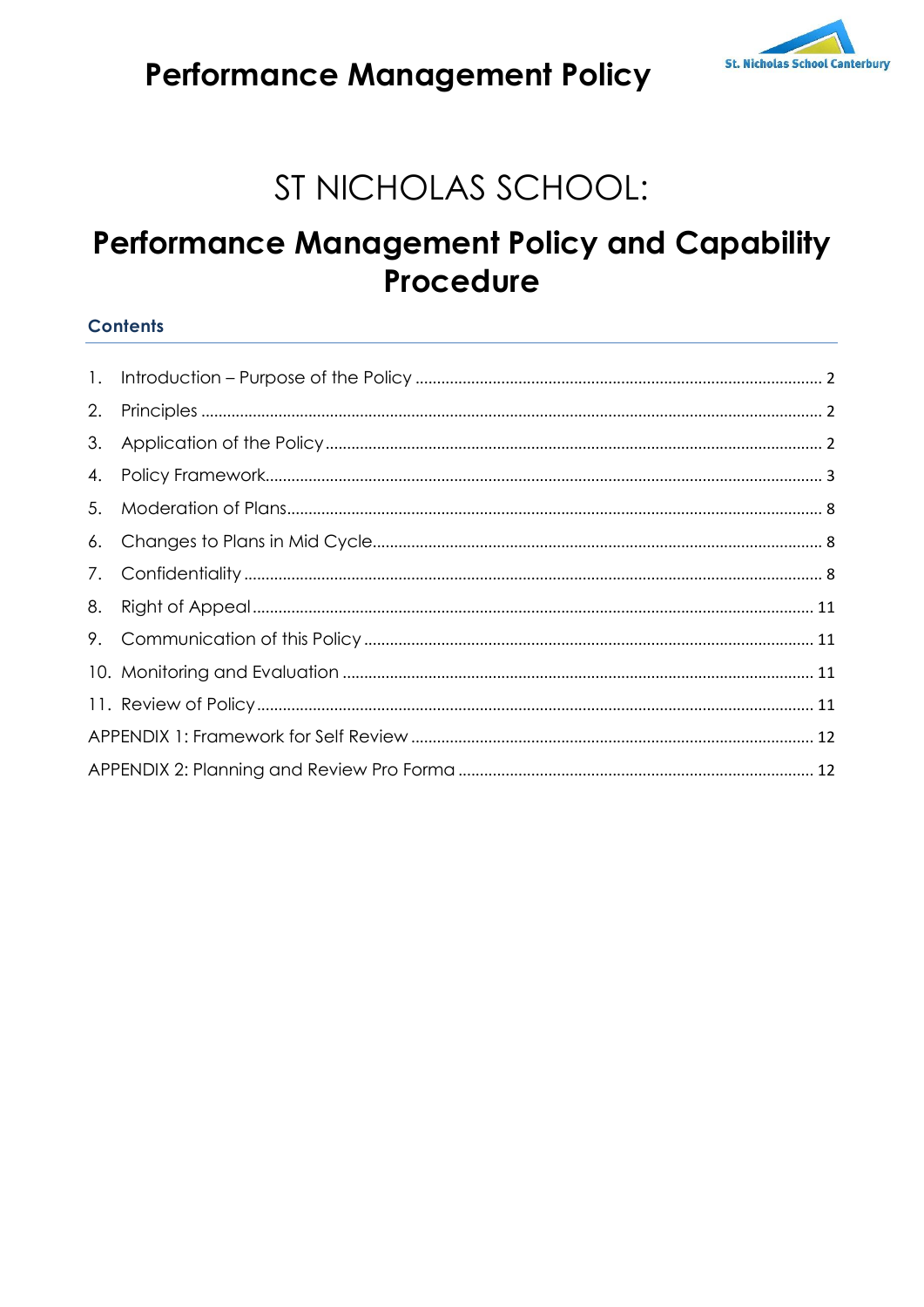## <span id="page-1-0"></span>**1. Introduction – Purpose of the Policy**

The St Nicholas School Governing Body is committed to continually improve the quality of teaching and learning for all our pupils and believe that performance management will assist the staff to achieve this aim through clarity of role and expectations, setting appropriate objectives, encouragement, development and feedback. We are also committed to the development of a coaching culture to support staff to achieve their best so that our children can achieve their full potential. It also sets out the arrangements that will apply when teachers fall below the levels of competence expected of them.

Best practice performance management and coaching will enable a professional discussion to take place regarding workload and priorities and will give the school staff the appropriate focus, development and support. It will also provide all school staff with an opportunity to discuss in confidence any matters regarding their employment at work that may inhibit their performance.

This policy sets out the principles and framework for a clear and consistent assessment of the overall performance of all staff and for supporting their development needs within the context of the School Development Plan (SDP), the school's Self-Evaluation (SEF) and the professional demands and needs of all staff.

NB: The school has an appraisal process which fully implements the Coaching into Appraisal approach which offers a critical friend (Coach/Appraiser) to support the appraisee to reach their own appraisal objectives. When issues of a staff member's performance are raised e.g. via the appraisal process or through a staff concern raised by a colleague, they then move over onto the Performance Management system. The performance management system is directly linked to the Capability policy with a formal reviewer, who is normally a member of the Senior Leadership Team.

## <span id="page-1-1"></span>**2. Principles**

The Governing Body will implement the schools performance management arrangements on the following principles:

- **Equality of Opportunity:** All staff shall be encouraged and supported to achieve their potential through clarity of expectations and job role, regular feedback, performance review and provision of relevant development.
- **Consistency of Treatment and Fairness:** The Governing Body will take action to ensure the performance management process is fair, non-discriminatory and that staff are treated consistently.
- **High Standards:** By the Governing Body setting appropriate and challenging standards of performance and providing suitable feedback and development, all staff have the potential to continually improve their performance
- **Work – life balance:** All staff are entitled to a satisfactory work life balance and performance management is an appropriate mechanism to facilitate this.
- **Pay and Rewards:** Within budgetary constraints, pay progression for staff shall reflect their overall contribution to the school both as individuals and as team members.

## <span id="page-1-2"></span>**3. Application of the Policy**

This policy applies to all staff employed in this school with the exception of teachers undergoing their formal year of induction, or on contract of less than one term. The operation of this policy will be suspended for any staff whose performance merits the application of the schools' formal competency procedure.

Performance management arrangements for temporary and part – time staff, including jobsharers, shall apply on the same basis as for full-time, substantive staff. The same degree of challenge in the process shall apply but the breadth and volume of each element in the process shall be proportionate to the period of time worked.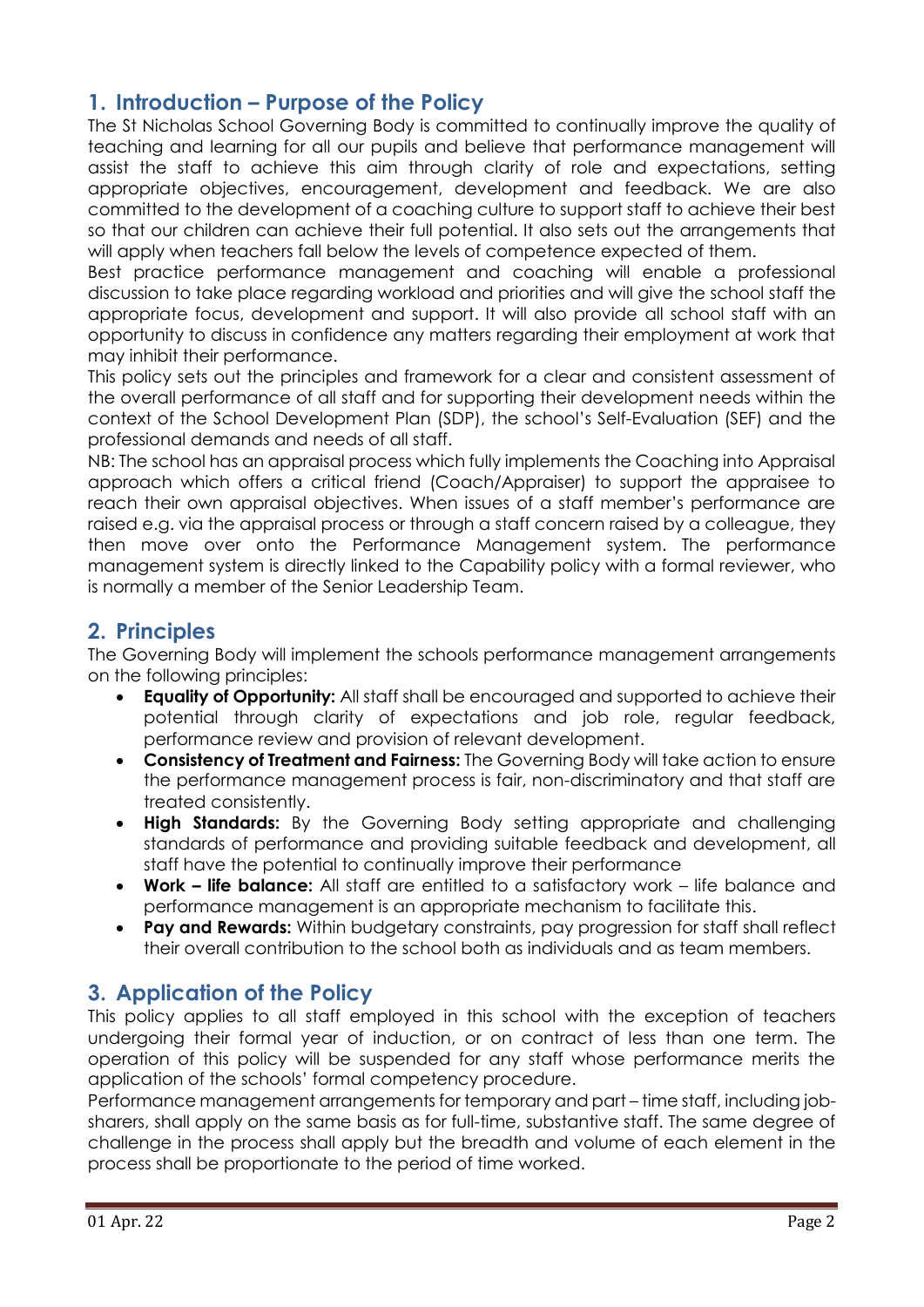The intention is that all staff, whether full or part time, temporary or substantive will have equivalent access to development, support and feedback.

## <span id="page-2-0"></span>**4. Policy Framework**

#### **4.1 General**

Performance management is a shared responsibility. The Governing Body has the strategic responsibility for establishing this policy and providing the Headteacher with the support to ensure it is fully implemented and ensuring the Headteacher receives appropriate performance appraisal in order to set the right framework and culture for all staff in the school.

The Headteacher will ensure that this policy, associated regulations and guidance are communicated effectively and that staff with performance management responsibilities have access to appropriate training and preparation.

Performance management for teachers at St Nicholas School is an annual cycle. The Headteacher will ensure that performance reviews for all teachers will be completed by 31st October and the Headteacher's performance review will be completed no later than 31st December in any one cycle.

The performance reviews for all support staff will be completed annually in line with the academic year and ending on 31st March in each year in order to align with the financial year and the award of TCP.

Staff joining the school part way through a mid-cycle will have their review cycle adjusted and then brought into line with the normal school cycle as soon as possible.

The Headteacher shall determine if the performance management cycle should start again for a member of staff who transfers to a new post within the school part-way through the school year.

The Headteacher is to ensure that all staff must have an up to date job description and this will form the basis for discussion at the planning and review meeting. Staff shall have access to the School Development Plan, SEF and other relevant planning documents in good time for their review meeting.

Where serious weaknesses are identified in a reviewee's performance, then this procedure shall cease and the issues will be managed within the school's capability procedure. The performance management process will be re-commenced when the reviewee's performance has reached a satisfactory level.

#### **4.2 Appointing Reviewers**

The Governing Body will establish a committee of 2 governors to review the performance of the Headteacher. The committee will be supported by a suitably experienced and qualified External Advisor who has been appointed by the Governing Body for that purpose.

The Headteacher will be the reviewer for those staff he / she directly line manages and will delegate the role of reviewer, in its entirety, to the relevant line managers for some or all other staff. All reviewees will be informed of their reviewer at the beginning of the cycle. All reviewers will be responsible for conducting the annual review in its entirety in accordance with this policy and any statutory regulations or contractual requirements, taking due account of any guidance issued. In the review process for the headteacher, an external advisor will be used.

Where a reviewee has more than one line manager the Headteacher will determine which line manager will be best placed to manage and review the reviewee's performance. A reviewer cannot also be the coach/appraiser for a reviewee.

The Headteacher will need to determine if it is appropriate for there to be a change of reviewer when a member of staff changes post within the school.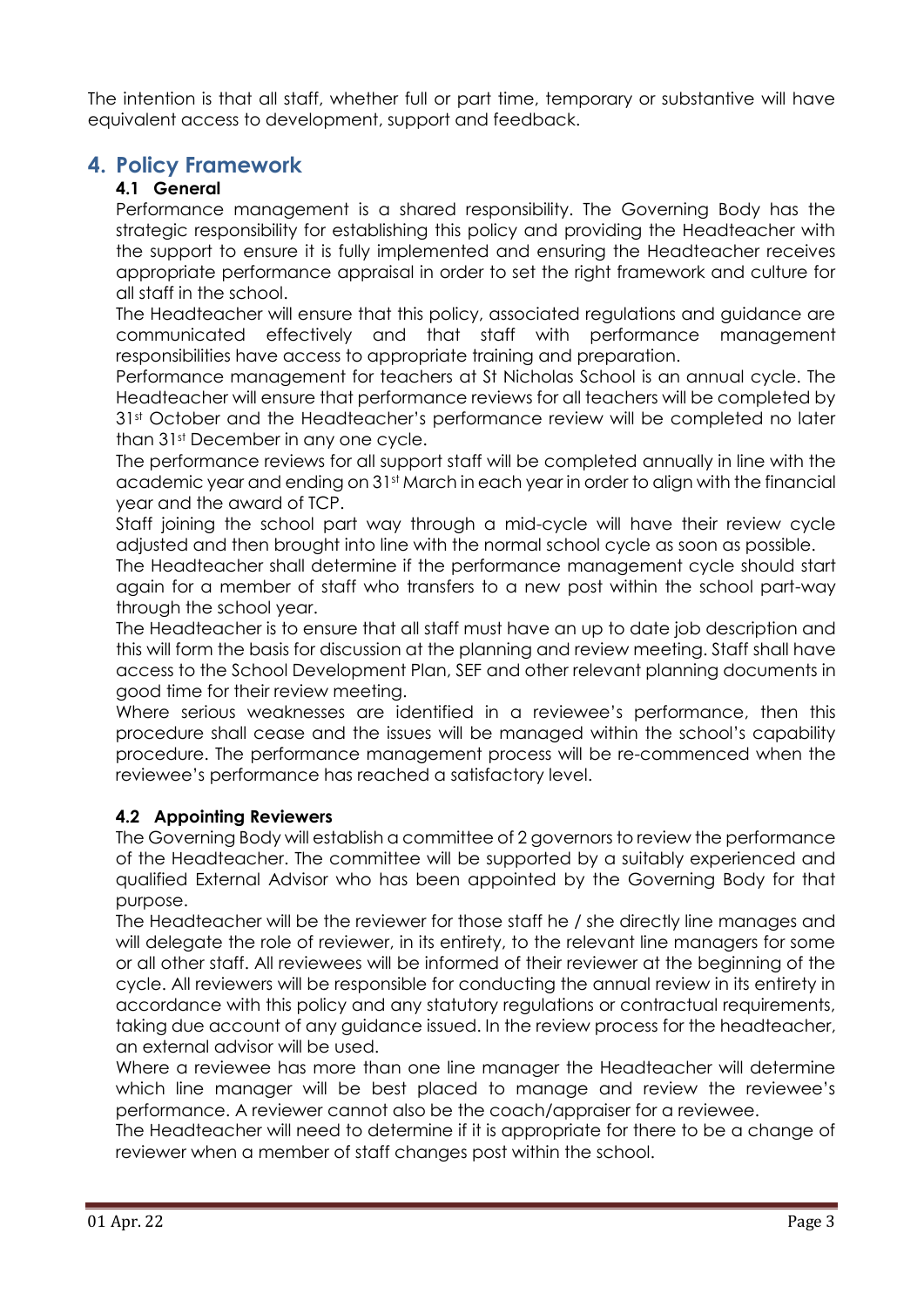Where a reviewee is concerned regarding the suitability, for professional reasons of their allocated reviewer then the reviewee may submit a written request to the Headteacher for that reviewer to be replaced. The request must state the reasons. Where the Headteacher is the reviewee he/she shall write to the Chair of the Governing Body to request that a governor be replaced.

Where it becomes apparent that the reviewer will be absent for the majority of the cycle or is unsuitable for professional reasons, then the Headteacher may either perform the duties him/herself, or delegate them in their entirety to another suitable reviewer. In this event the reviewer must have an equivalent or higher status in the staffing structure than the reviewee's line manager.

A performance management cycle will not begin again because the reviewer has been changed.

The Headteacher will ensure all reviewers receive appropriate training and preparation for their role.

#### **4.3 The Planning and Review Meeting**

It is the responsibility of the reviewer to arrange the planning and review meeting with their reviewee at the beginning of the review cycle, normally with at least five working days advance notice. The reviewer must prepare for the meeting and ensure all relevant information and evidence that will be used during the meeting has been shared with the reviewee at the earliest possible opportunity. The reviewee must ensure all evidence relevant to their performance management objectives and wider contribution is uploaded onto Bluesky. Where a reviewee has access to a coach he/she should use coaching conversations to prepare for the Planning and Review meeting, including identifying relevant evidence.

The planning and review meeting shall provide a two way discussion to:

- Assess performance during the previous year against the expectations of the post, including the reviewee's performance objectives making any necessary recommendation for pay progression.
- Agree expectations for the year ahead by reviewing job description and appropriate performance objectives
- Confirm timescales for achievement of the objectives and for provision of support, including development
- Ensure the reviewee understands the performance criteria, including relevant pay progression criteria and any evidence to be taken into account in assessing performance
- Discuss and agree appropriate monitoring arrangements and other support for the reviewee, including classroom observations, if appropriate to the reviewee's role
- Agree any areas of relevant training and development and related actions
- Allow the reviewee to raise any issues or concerns regarding their workload or work - life balance

It is the reviewee's responsibility to play an active role in their review. This includes preparing for the meeting by:

- reflecting on their performance over the past year
- identifying suitable, relevant evidence and uploading it to Bluesky
- considering how they have made a wider contribution to the school, and identifying some of their future development needs

Self-review does not require submission of any formal documentation although a suggested framework for reviewees is set out in Appendix 1.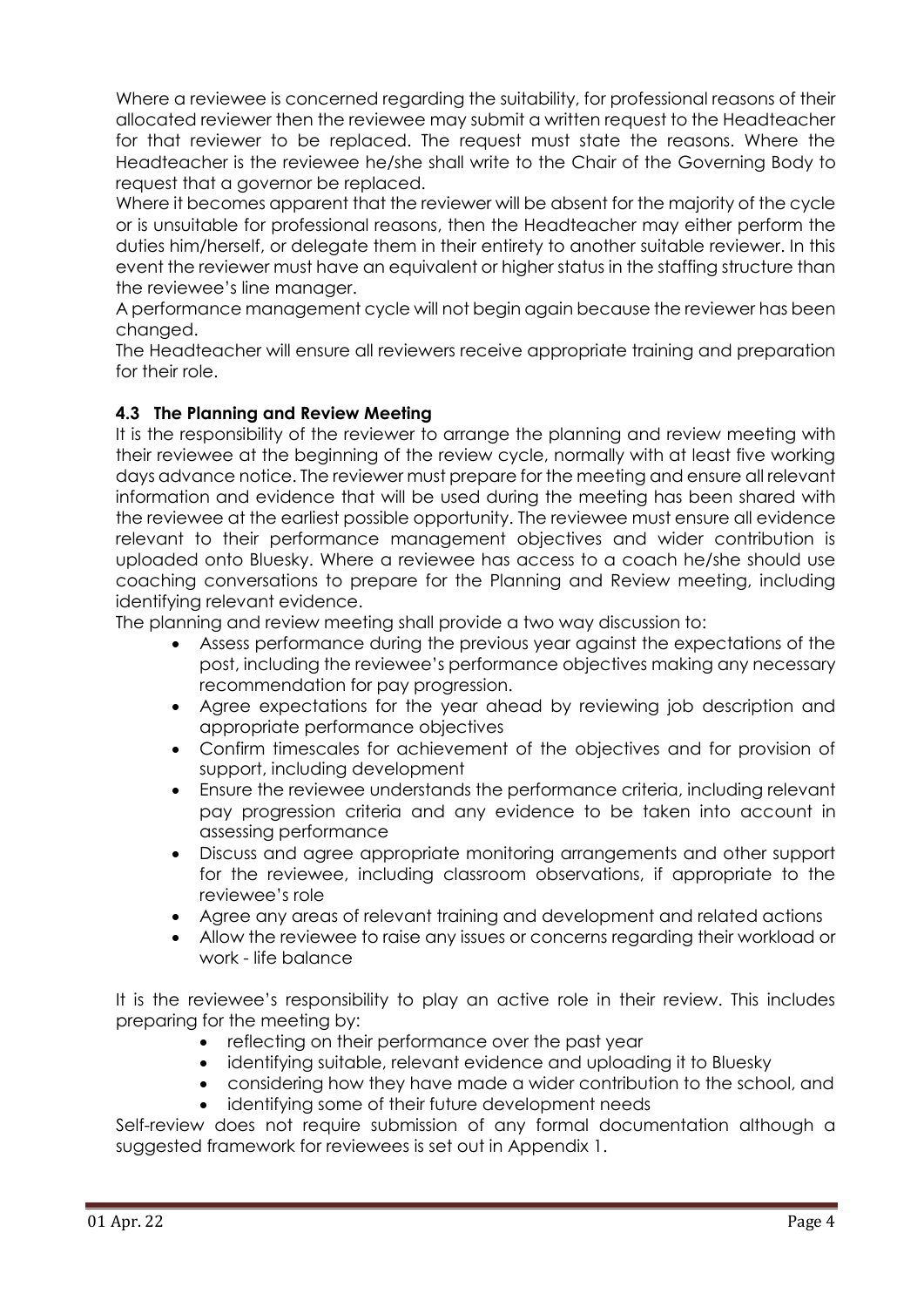#### **4.4 Reviewing Performance**

Under the appraisal arrangements, the performance of all teachers, regardless of their career stage, will be assessed against the Teachers' Standards. The standards define the minimum level of practice expected of trainees and teachers from the point of being awarded QTS. The standards against which performance must be assessed in respect of a teacher are the set of standards articulated in the Teachers' Standards document and any other set of standards relating to teachers' performance published by the Secretary of State - as the Headteacher determines as being applicable.

In order to meet the Teachers' Standards, a teacher will need to demonstrate that their practice is consistent with the definitions set out in Part 1 (Teaching) and Part 2 (Personal & Professional Conduct).

It is the reviewer's responsibility to ensure that the relevant documentation is available to enable the reviewee to prepare and play an active role in the planning and review meeting and to ensure a full and fair review of the reviewee's performance and contribution.

This will include some or all of the following:

- The reviewee's job description
- Objectives set for the reviewee at the beginning of the previous cycle, including timescales
- Support for the reviewee, including training/development provided and evidence of how practice has changed or is planned to change as a result
- Performance criteria
- National standards of practice
- Remote learning planning / provision
- Ways to Success (Support Staff on Kent Scheme contracts only)
- Notes from mid year reviews
- Classroom observation, where appropriate
- Other evidence obtained through the year

The consideration of any other evidence in the review meeting must have been confirmed at the previous planning and review meeting and then shared with the reviewee as it is collected through the year. Only persons who have a direct professional knowledge of the reviewee may provide such evidence.

Judgements relating to performance should be supported by evidence, agreed at the beginning of the performance cycle. Evidence should show and demonstrate a contribution towards:

- an increasing positive impact in pupil progress;
- an increasing impact on wider outcomes for pupils;
- improvement in specific elements of practice, e.g. lesson planning;
- an increasing contribution to the work at the school;
- an increasing impact on the effectiveness of staff.

The evidence gathered by a member of staff will largely be determined by the nature and scope of the agreed objectives and / or the Teachers' Standards. Examples of evidence may include:

- classroom observations
- task observations
- reviews of assessment results
- reviews of lesson planning records
- internal tracking
- moderation within and across schools
- pupils' Voice
- parents' Voice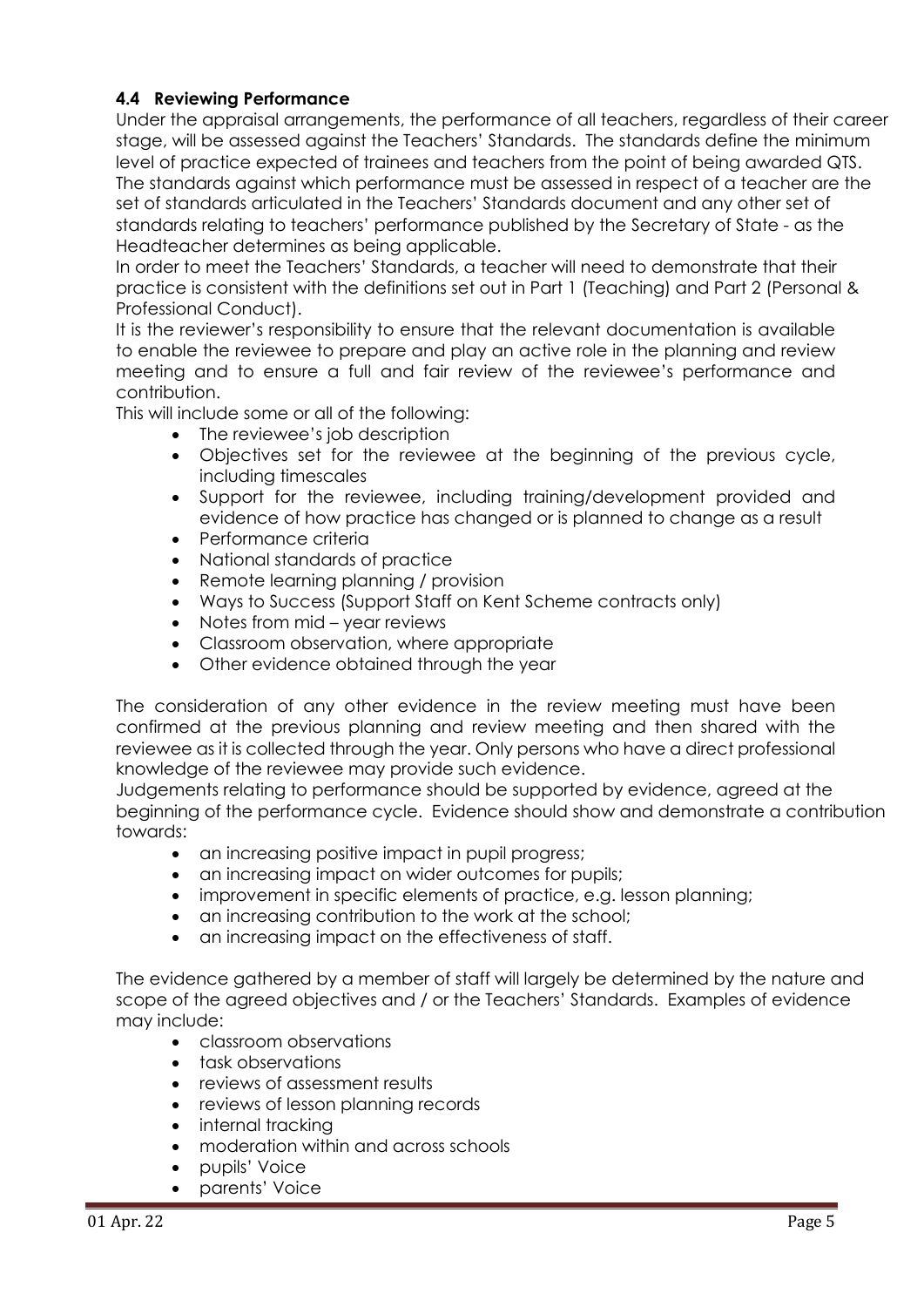- headteachers' walkabouts
- evidence supporting progress against Teachers' Standards

Any classroom or task observations will be carried out in accordance with the schools 'classroom and task observation protocol'. Classroom observation will be carried out by qualified teachers. At least 5 working day's notice of the date and time of the observation will be given and verbal feedback provided by the end of the next school day in a suitable private environment. Written feedback will be provided within 5 working days. The appraisee has the right to append written comments to the feedback document.

For appraisal purposes, the governing body is committed to ensuring that classroom and task observation is developmental and supportive and that those involved in the process will:

- carry out the role with professionalism, integrity and courtesy;
- evaluate objectively;
- report accurately and fairly; and
- respect the confidentiality of the information gained.

The arrangements for classroom / task observation will be stated in the appraisal planning statement and will Include the amount of observation, specify its primary purpose, any particular aspects of the employee's performance which will be assessed, the duration of the observation, when, during the appraisal cycle, the observation is likely to take place and who is likely to conduct the observation.

Where evidence emerges about the appraisee's performance, which gives rise to concern during the cycle, additional observations may be arranged during the cycle.

The basis for the review will be '*overall performance*' and the criteria to be used must have been specified by the reviewer at the previous planning and review meeting.

When assessing overall performance reviewers shall consider how challenging the objectives have been. Good progress towards the achievement of a challenging objective, even if the performance criteria have not been met in full, will be assessed favourably.

Reviewees will not be held accountable if objectives have not been fully met for reasons outside the reviewee's control. However, if this becomes the case then the reviewee should discuss the position with their reviewer at the earliest opportunity and ensure it is recorded. Reviewees should use their coaching conversations to ensure all practicable options are explored if any difficulties are experienced in meeting objectives.

If a reviewee is absent for a significant part of the cycle the reviewer shall consider what was reasonable to achieve during the time when the reviewee was present

If the reviewee is eligible for pay progression then the reviewer will be required to make a recommendation on the basis of the assessment of performance throughout the cycle against the performance criteria specified in the statement. A reviewee's coach will not play any direct role in the pay process. The criteria used must be consistent with any national or KCC determined requirements and this will be clearly stated in the school's pay policy. The pay recommendation is then reviewed by the Headteacher.

If a lesson is judged by the observer to be 'Requiring Improvement', this will trigger both informal support by the Key Stage Manager and / or Line Manager of the teacher concerned and a follow-up observation within 28 days. If a lesson is judged to be 'Inadequate' this will trigger both immediate formal support by the Key Stage Manager and Line Manger of the teacher concerned and a follow-up observation within 7 days. If it is felt that a higher degree of formal support is required following the additional observations a 'Support Programme' may be considered.

#### **4.5 Objectives**

All reviewees must have performance management objectives that are relevant to their role, that take full account of the reviewee's experience and career/professional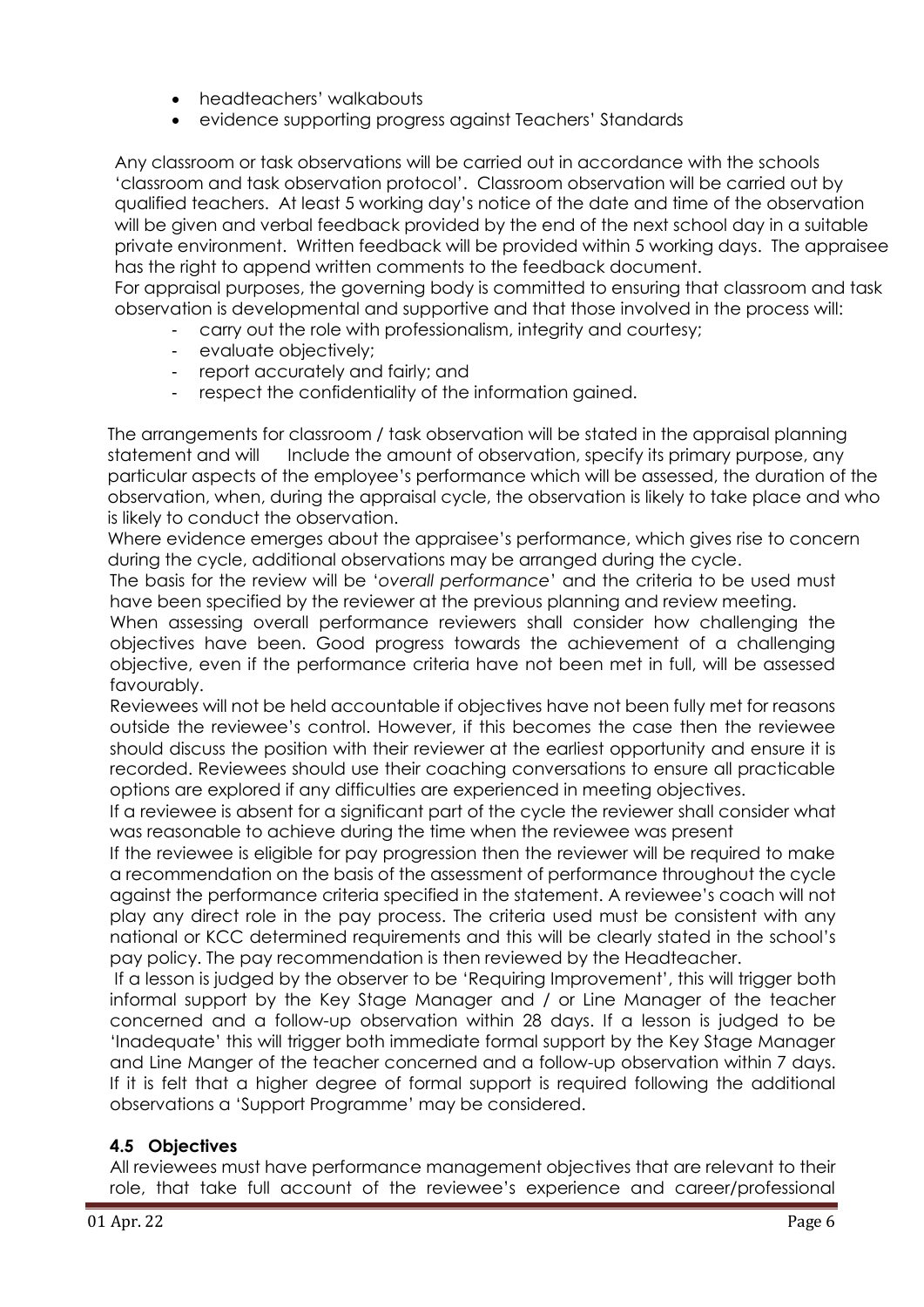aspirations and are suitable for any related pay progression criteria. The number and nature of objectives must be reasonable and assist the reviewee to achieve a satisfactory work – life balance.

All objectives must have a clear and direct link with the SDP.

All objectives must have clear, achievable timescales for completion. Where the timescale for an objective goes beyond the scope of one cycle and into another cycle it must be made clear to the reviewee what is expected to be achieved by the end of the first cycle.

Reviewees shall be encouraged to set challenging but achievable objectives. Meeting or nearly meeting challenging objectives is a good way to show the level of performance required for pay progression and will also assist career development.

As far as possible the objectives shall be reached by agreement. However where agreement is not possible then the reviewer will set the objectives.

The Bluesky Performance management software will be used for recording and monitoring objectives.

#### 4.6 **Training and Development**

Performance management is a developmental process and a key part of the planning discussion shall be about the support that the reviewee will need in order to meet identified objectives and performance criteria.

This school is committed to ensuring that all staff have access to a level of development appropriate to their role, stage of career development, performance objectives and criteria and individual aspirations.

Development and training identified from the performance management process must be recorded using the appropriate form, which must then be passed to the Training and Development Coordinator for the school to inform the school's programme for training and development.

Development and support may take a number of forms and a wide range of activities which may not necessarily involve a formal course.

#### **4.7 Monitoring**

Appropriate arrangements will be in place to support the reviewee with regular monitoring and feedback. This support will be mainly provided through the school's coaching arrangements. There shall be at least one formal review of performance with provide feedback to include the provision of training and development that was agreed at the start of the cycle. This may not require a formal face to face meeting if the evidence available from Bluesky is sufficient to enable an email discussion.

The Headteacher shall audit mid-year reviews with reviewers to ensure consistency of performance assessments

There may be further, informal follow-up and support for reviewees.

Classroom observation is a critical part of the monitoring arrangements for all staff with a teaching and learning role. Classroom observation will be undertaken in accordance with the performance management regulations and the school protocol.

#### **4.8 Recording Plans**

Within five working days of the meeting the reviewer will complete a draft statement and provide the reviewee with a copy. The reviewee may request changes if he/she feels the statement does not convey a fair summary of the meeting and/or may add comments. The reviewer will prepare and sign a final statement within ten working days of the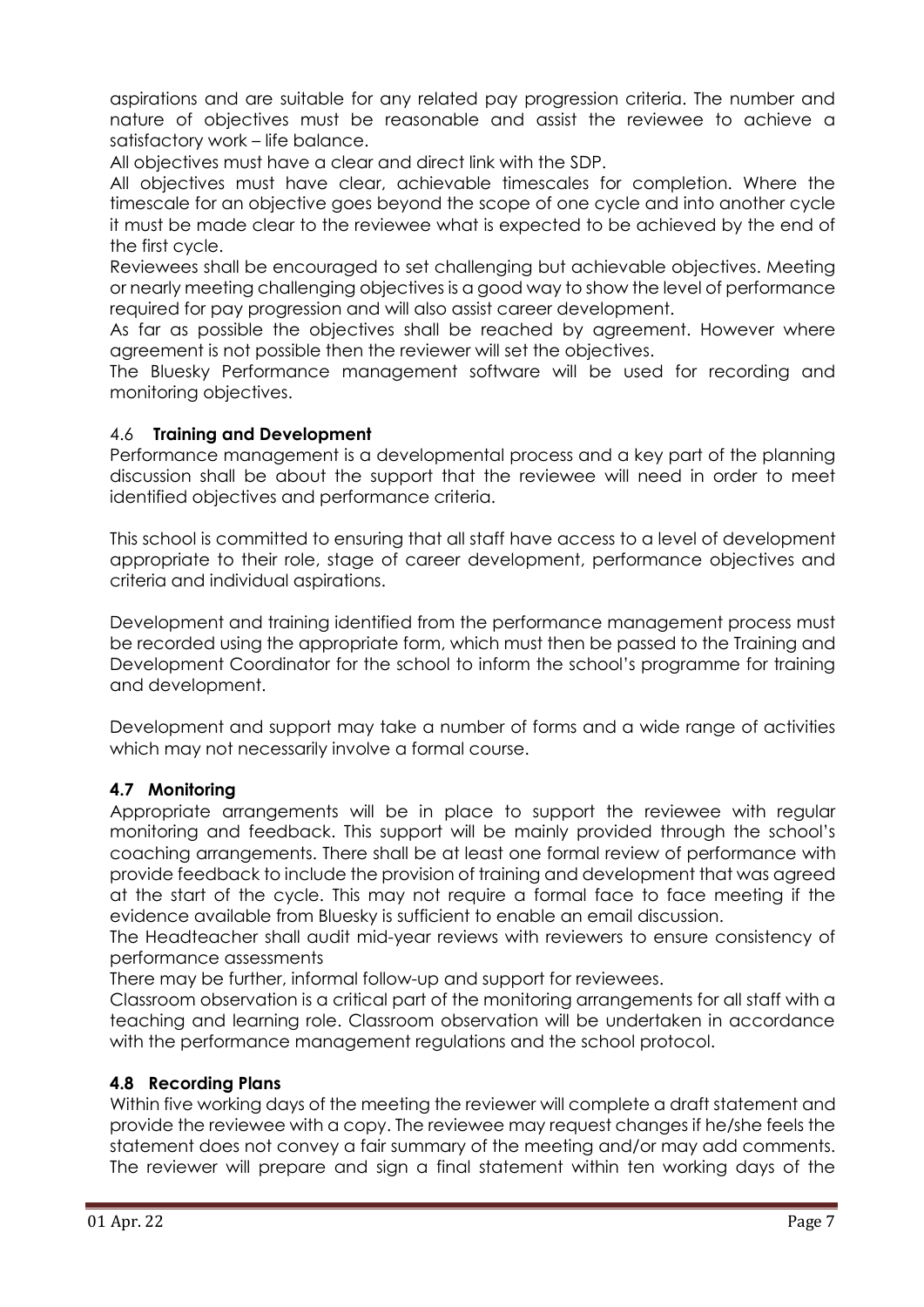meeting. The reviewer will then pass a copy of the statement to the reviewee and pass the original to the Headteacher.

A reviewee may use the grievance procedure if the reviewer has not complied with the required timescales in this section.

#### 4.9 **Pay progression linked to performance**

The governing body must consider annually whether or not to increase the salary of teachers who have completed a year of employment since the previous annual pay determination and, if so, to what salary within the relevant pay ranges.

All pay recommendations should be clearly attributable to the performance of an employee.

The Governing Body have set out clearly how pay progression will be determined in the school's Pay Policy.

## <span id="page-7-0"></span>**5. Moderation of Plans**

The Headteacher has a duty to ensure that these procedures are applied fairly and consistently across the school and with regard to equality of opportunity.

As part of this duty the Headteacher shall review and moderate planning and review statements to ensure consistency between those who have similar experience and similar levels of responsibility and ensure that the statements comply with this policy, the regulations and the requirements of equality legislation.

This may involve only a sample of statements but in any event the process must be completed within 10 working days of the review meeting.

Moderation will consider the extent that the statements contribute towards the school plan and in particular pupil progress and achievement.

If there are concerns that a statement is not consistent with reviewees with similar experience and/or similar levels of responsibility; or that the statement is not in line with the school's policy or SDP, then the Headteacher may instruct a new statement to be prepared. In this event, the reviewer and reviewee must prepare a revised statement within 10 working days of being instructed.

All moderation must be conducted in a way to maintain confidentiality.

## <span id="page-7-1"></span>**6. Changes to Plans in Mid Cycle**

There may be occasions when it is necessary to amend or change the content of the planning and review statement because of changes in the reviewee's circumstances. This may have become apparent through a coaching conversation. In this event either party can request a revision meeting to discuss the changes needed. The reviewee and reviewer shall sign to say that the changes are an accurate reflection of what was agreed or determined by the reviewer.

If there is no agreement to the proposed changes then the reviewer shall amend the statement with any changes he/she thinks ought to be made and pass the revised statement to the reviewee who may add his/her comments.

## <span id="page-7-2"></span>**7. Staff, especially teachers, experiencing difficulties**

#### **7.1 Support Programme**

When a member of staff is experiencing difficulties, support and guidance will be provided through the performance management process. Where it is clear that a member of staff's personal circumstances are leading to difficulties at work, appropriate support should be offered at the earliest opportunity.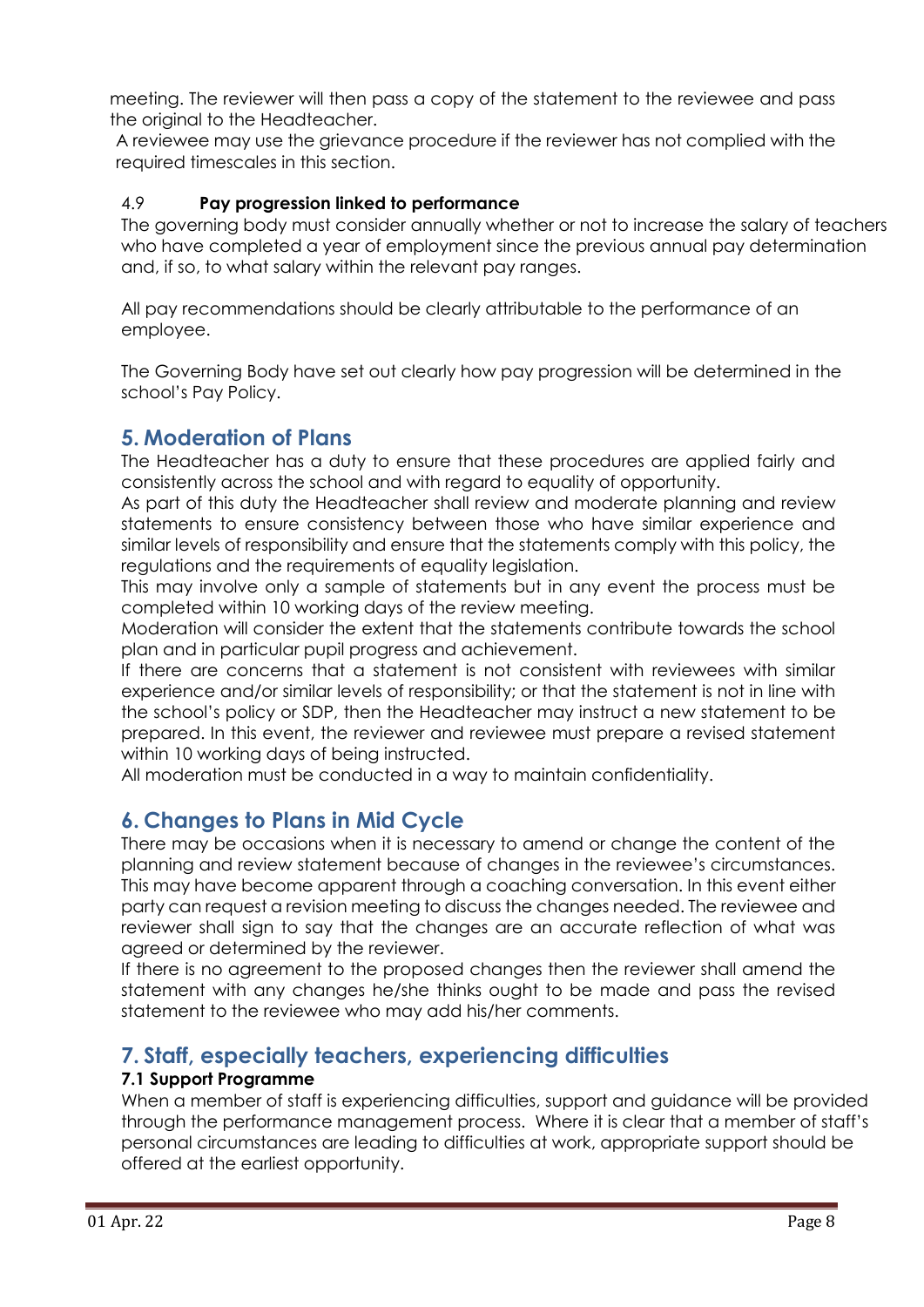If long-term sickness absence appears to have been triggered by the commencement of monitoring or a formal capability procedure, the case will be dealt with in accordance with the school's absence policy and will be referred to the occupational health service who will assess the member of staff's health and fitness for continued employment and whether continuing with monitoring or formal procedures is deemed to be appropriate.

If the reviewer identifies through the performance management process or through other sources of information, parental complaints for example, that the difficulties experienced by a teacher are such that, if not rectified could lead to the capability procedure, the appraiser will, as part of the appraisal process, meet the member of staff to:

- give clear written feedback to the teacher about the nature and seriousness of the concerns;

give the teacher the opportunity to comment on and discuss the concerns;

- give the teacher at least 5 working days' notice that a meeting will be held to discuss targets for improvement alongside a programme of support and remind the teacher that they have the right to be accompanied by a work colleague or trade union representative at any future meetings where capability will be discussed;

agree and establish, in consultation with the teacher, an action plan with support that will help to remedy specific concerns;

make clear, how progress will be monitored and when it will be reviewed;

explain the implications and process if no, or insufficient, improvement is made.

The teacher's progress will continue to be monitored as part of the performance management process and a reasonable time given for the teacher's performance to improve. During this monitoring period, the teacher will be given regular feedback on progress and arrangements will be made to modify the support programme if appropriate.

If sufficient progress is made, the teacher should be informed of this at a formal meeting and the performance management process will continue as normal.

If no, or insufficient improvement has been made, the teacher will be invited to a transition meeting to determine whether formal capability proceedings will be invoked.

## **7.2 Transition to Capability**

Performance concerns should be dealt with through the staff performance management policy but if progress towards addressing performance concerns is insufficient or the concerns are sufficiently serious, a 'transition meeting' should be held; the expectation is that this meeting will reduce the likelihood of invoking the capability procedure or triggering a prolonged period of sickness absence.

In this event, further support should be granted through the performance management procedure or, alternatively, the employee will be advised to consider the relative merits of resigning their post before the formal capability procedure is invoked.

## **7.3 Capability Procedure**

This procedure complies with the provisions of the ACAS code of practice.

The capability procedure applies only to teachers and head teachers where there are serious concerns about their performance that are not able to be addressed by the appraisal procedure.

The purpose of a capability meeting is to establish the facts and will usually be chaired by either the chair of governors or the head teacher. The subject of the capability meeting will be able to respond to concerns about their performance and to present any relevant evidence. St Nicholas School has adopted the SPS Model Capability Procedure.

## **7.4 Formal Capability Meeting**

At least 5 working days' notice will be given of the formal capability meeting. The notification will contain sufficient information about performance concerns and the possible consequences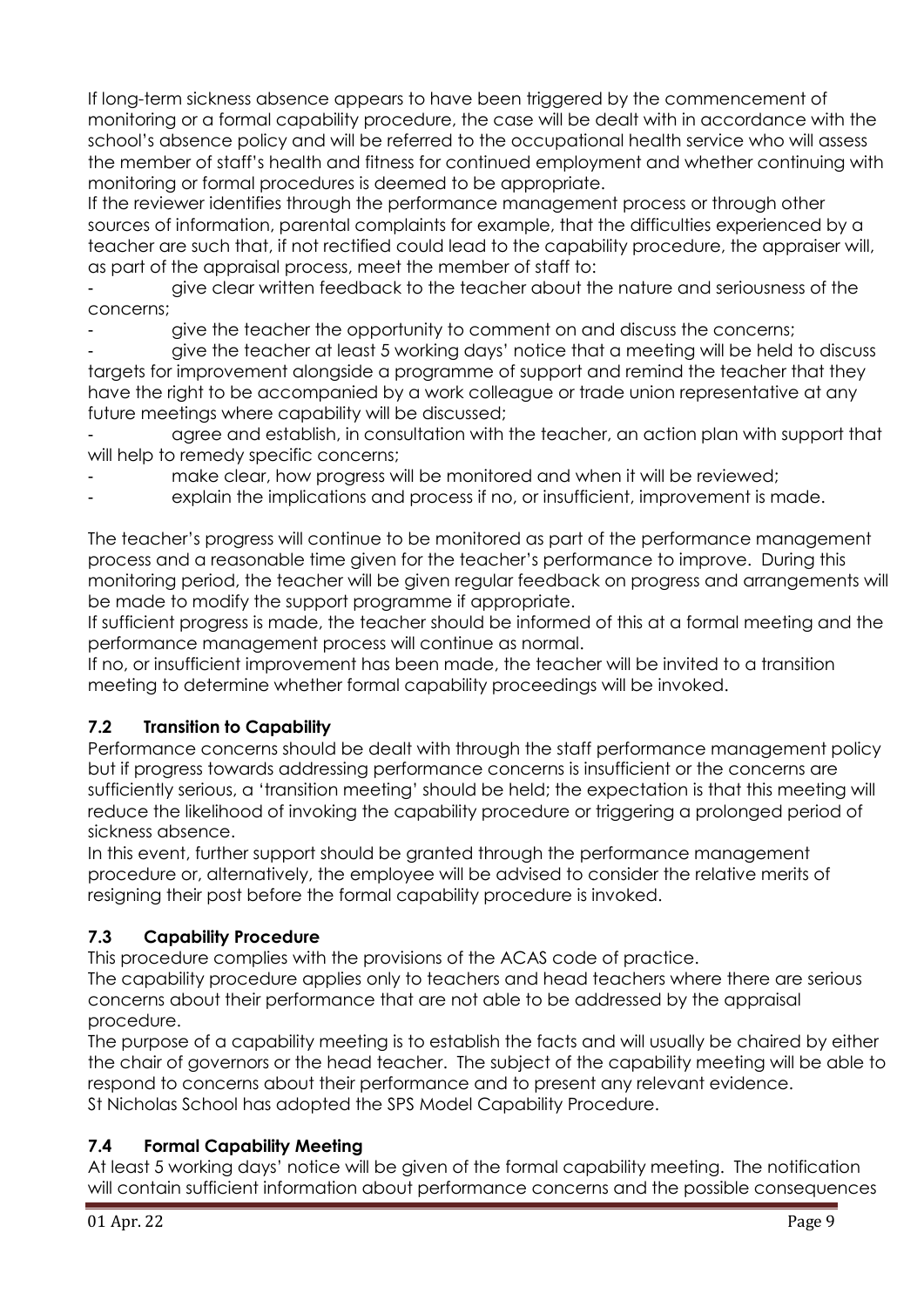to enable the teacher to prepare to present their case at the meeting. The notification of a capability meeting will be accompanied by copies of written evidence, details of the date and time of the meeting and will confirm the teacher's entitlement to be accompanied by a companion who may be a work colleague or a trade union representative.

The chair of the capability meeting will aim to a) identify the teacher's professional shortcomings; b) give clear guidance on the improved standard of performance needed; c) explain any support that will be available to help the teacher improve to a point where they can be removed from the capability procedure; d) set out the timetable for improvement and explain how performance will be monitored and reviewed; and e) warn the teacher formally that failure to improve within the set period could lead to dismissal (in very serious cases, the warning could be a final written warning). Notes will be taken of the formal meeting and a copy sent to the member of staff.

#### **7.5 Monitoring and Review Period following a Capability Meeting**

A performance monitoring and review period will follow the formal capability meeting. Formal monitoring, evaluation, guidance and support will continue during this period. The member of staff will be invited to a formal review meeting, unless they were issued with a final written warning, in which case they will be invited to a decision meeting (see below).

#### **7.6 Formal Review Meeting**

Following the conclusion of a monitoring and review period, the member of staff will be invited to a formal review meeting. At the formal review meeting, if the person conducting the meeting is satisfied that the teacher has made sufficient improvement, the capability procedure will end and the appraisal process will re-start. If some progress has been made and there is confidence that more is likely, it may be appropriate to extend the monitoring and review period. If no or insufficient improvement has been made during the monitoring and review period, the teacher will receive a final written warning.

#### **7.7 Decision Meeting**

At the decision meeting, if an acceptable standard of performance has been achieved during the monitoring and review period, the capability procedure will end and the appraisal process will re-start. If performance remains unsatisfactory, a decision, or recommendation to the Governing Body, will be made that the teacher should be dismissed or required to cease working at the school (consulting the Local Authority in those schools where the Local Authority is the teacher's employer).

## **7.8 Dismissal**

Once the decision to dismiss has been taken, the governing body will dismiss the teacher with notice or once the governing body has decided that the teacher should no longer work at the school, it will notify the local authority of its decision and the reasons for it. The local authority must dismiss the teacher within 14 days of the date of the notification.

## **7.9 Appeal**

If a teacher feels that the decision to dismiss them is wrong or unjust, they may appeal in writing against the decision, setting out the grounds of the appeal. The teacher will be informed in writing of the results of the appeal hearing without unreasonable delay.

## **8. Confidentiality**

The whole performance management process and, in particular, the statements generated from it must be treated with full confidentiality at all times. Full copies of the review statement will be held by the reviewee and the Headteacher. For the Headteacher's review the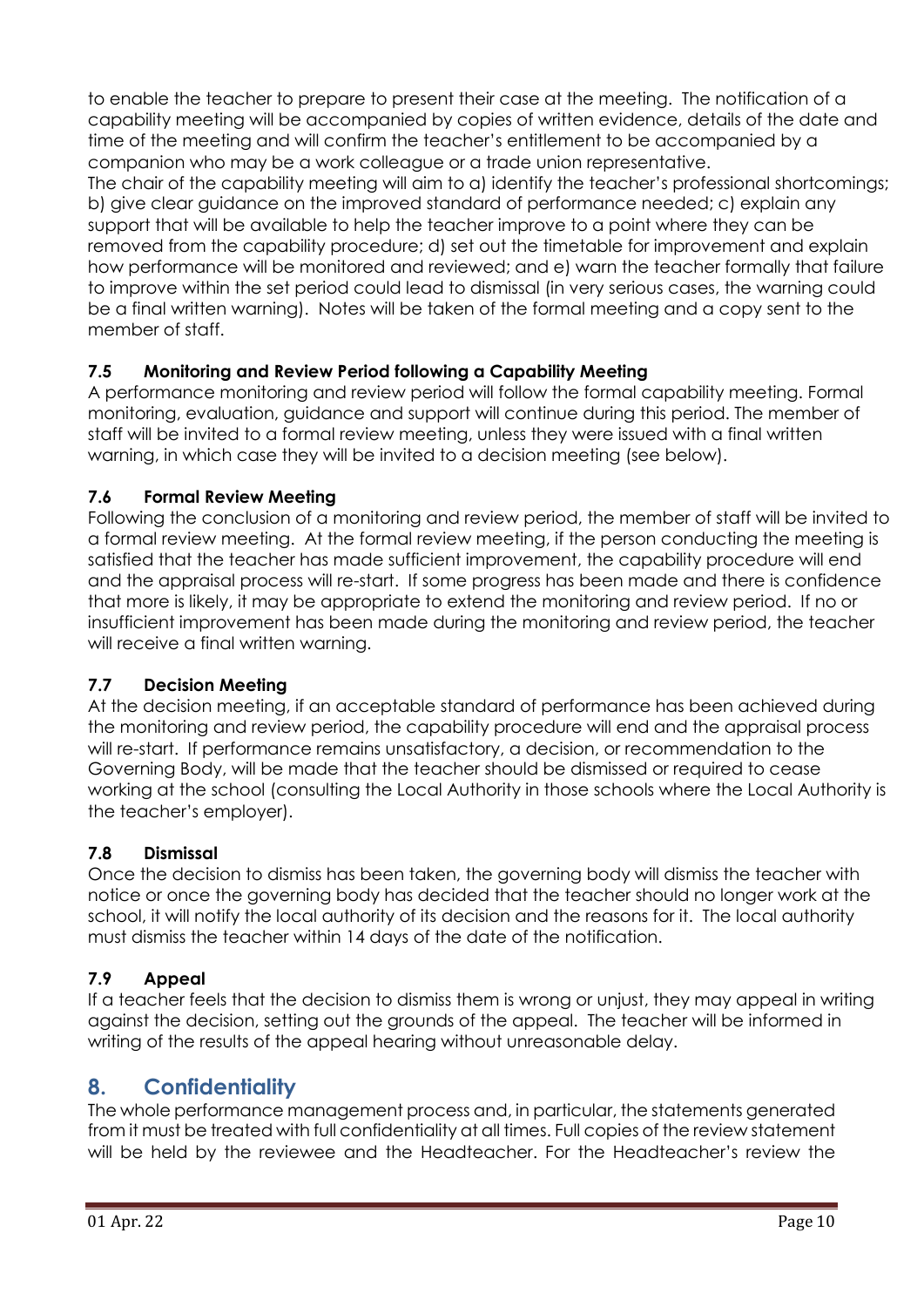statement will be held by the Chair of Governors, the Chair of the Pay and Personnel Working group and the Headteacher.

Only the reviewee's line manager(s) may have access to the reviewee's planning and review statement where this is necessary to enable the line manager to discharge his/her management responsibilities.

Governors who are responsible for making pay decisions are entitled to have access to relevant information from the assessment of overall performance for each reviewee.

Reviewees must be informed who has been granted access to their statement and for what purpose. All statements must be retained in a secure place on the school premises for a minimum of six years from the date the performance management cycle ends.

## <span id="page-10-0"></span>**9. Right of Appeal**

Governing bodies are required by law to establish procedures for dealing with any grievance that staff may have at work and a reviewee can use this procedure to appeal against any entry on their planning and review statement, including any changes made to the statement during the cycle.

Any appeal shall be deferred until after the moderation process is complete, however simple disagreements shall be capable of being resolved by discussion between the reviewee and reviewer without recourse to the formal grievance procedure. Should a formal grievance procedure take place, the school will follow the SPS Model Grievance Policy and Procedure – Schools.

Any person hearing an appeal shall have access to the planning and review statement.

## <span id="page-10-1"></span>**10. Communication of this Policy**

The Headteacher is to ensure that all staff shall have access to a copy of it as needed. All new staff joining the school will be briefed on the policy as part of their induction into the school.

## <span id="page-10-2"></span>**11. Monitoring and Evaluation**

The Governing Body will monitor the operation and outcomes of the performance management arrangements.

Annually, the Headteacher shall provide the Governing Body with a written report on the operation of this policy. The report will ensure that individuals cannot be identified and will include:

- The operation of this policy
- The effectiveness of performance management procedures
- Reference to any individual or collective appeals/representations

 Reviewees' training and development needs and instances when it was not possible to provide agreed support

## <span id="page-10-3"></span>**12. Review of Policy**

Following agreement at a Full Governing Body Meeting, this policy will become immediately effective. The Governing Body will formally review this policy annually. The review will take full account of the Headteacher's annual report.

The policy may be revised at other times if necessary to take account of any statutory regulation or associated guidance or changes in policy by Kent County Council's policy.

## **13. Equality, safeguarding and equal opportunities statement**

St Nicholas School, in all policies and procedures, will promote equality of opportunity for students and staff from all social, cultural and economic backgrounds and ensure freedom from discrimination on the basis of membership of any group, including gender, sexual